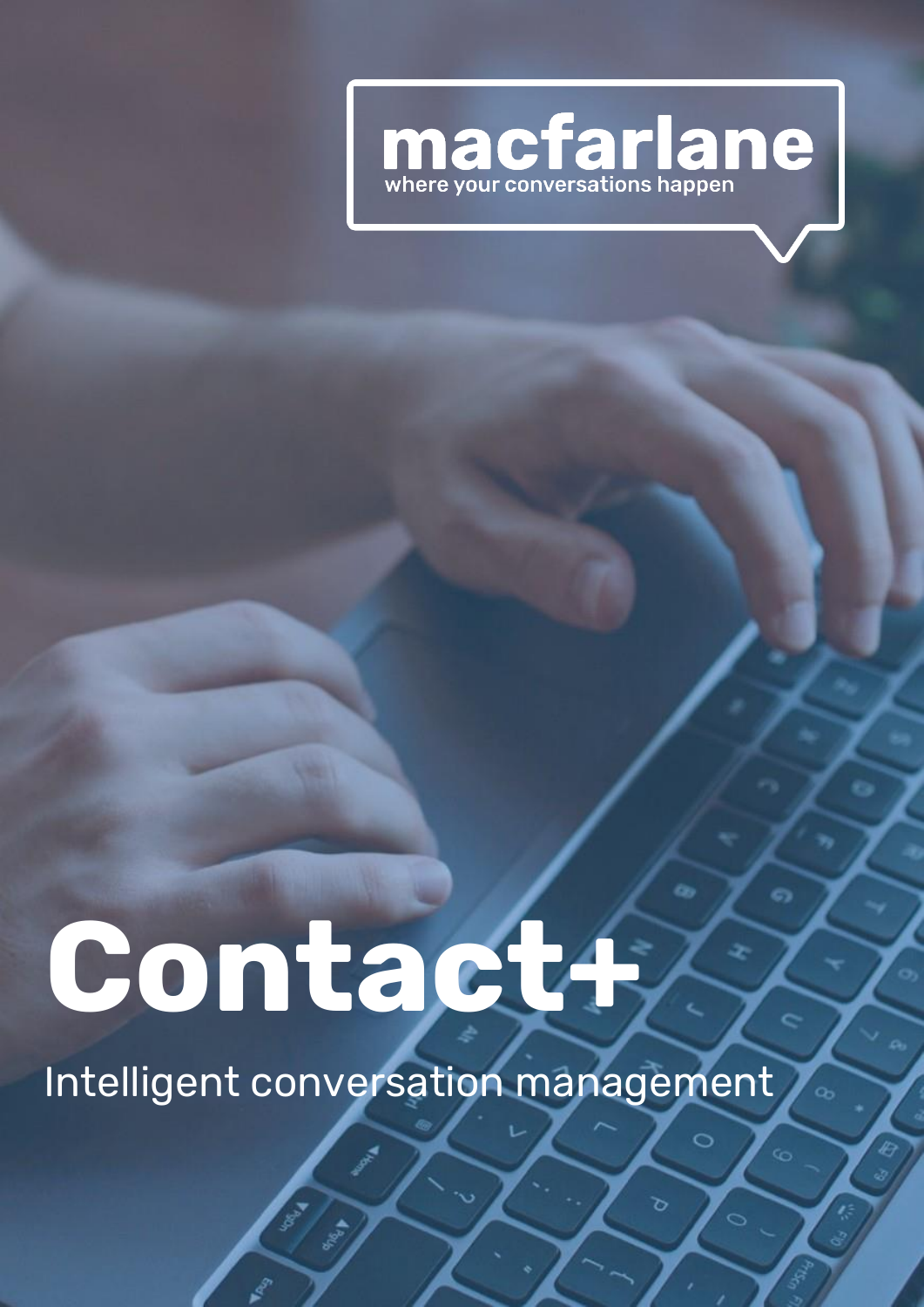Many businesses use the phone and email as their principal channels of

Customers now expect to communicate with organisations on the channel of their choice or you may risk losing their business.

### communication **The nature of customer contact has changed**

Competition to gain and retain customers has set a benchmark by making interactions across multiple media channels the norm. This delivery of high-quality service has now led customers to expect the same from all businesses in both sales and customer service engagements.

Many businesses use the phone and email as their principal channels of communication, and these often operate as separate systems with no link or coordination between them.

With new modes of communication such as webchat and social media becoming more widespread, the task of managing these channels becomes difficult using a manual system. Businesses are increasingly turning to technology to solve this problem.

Organisations expect their customer communication systems to be integrated with existing applications such as CRM so that they can drive process and workflow efficiency.

> The recent Coronavirus pandemic has highlighted the need for employees to work more frequently, if not entirely from home. This need to work remotely has created the requirement for even greater levels of supervision than had been contemplated, or was available before. This is something that a good communication management system

should be able to deliver as standard. Managing customer contact can be expensive, so resolving issues quickly and avoiding unnecessary agent involvement can ensure that your resources are focussed on delivering the maximum value.

The days of investing in fixed-cost solutions are over and the trend is now towards more flexible pricing models that can easily respond to customer demand. New deployments are now almost exclusively cloud-based and offer the benefit of a pay as you go commercial model.

Contact+ is one of the easiest to use omni-channel contact centre solutions available today. It helps organisations improve their customer experience by the use of innovative concepts and features. By providing timely relevant information it enables agents to easily handle enquiries, leading to rapid resolution and increased agent productivity.

A leading feature of Contact+ is its out-of-the-box Microsoft Teams and Dynamics integration capabilities. These reduce the number of user interfaces to simplify the experience, and utilise customer data to intelligently drive contact handling efficiency.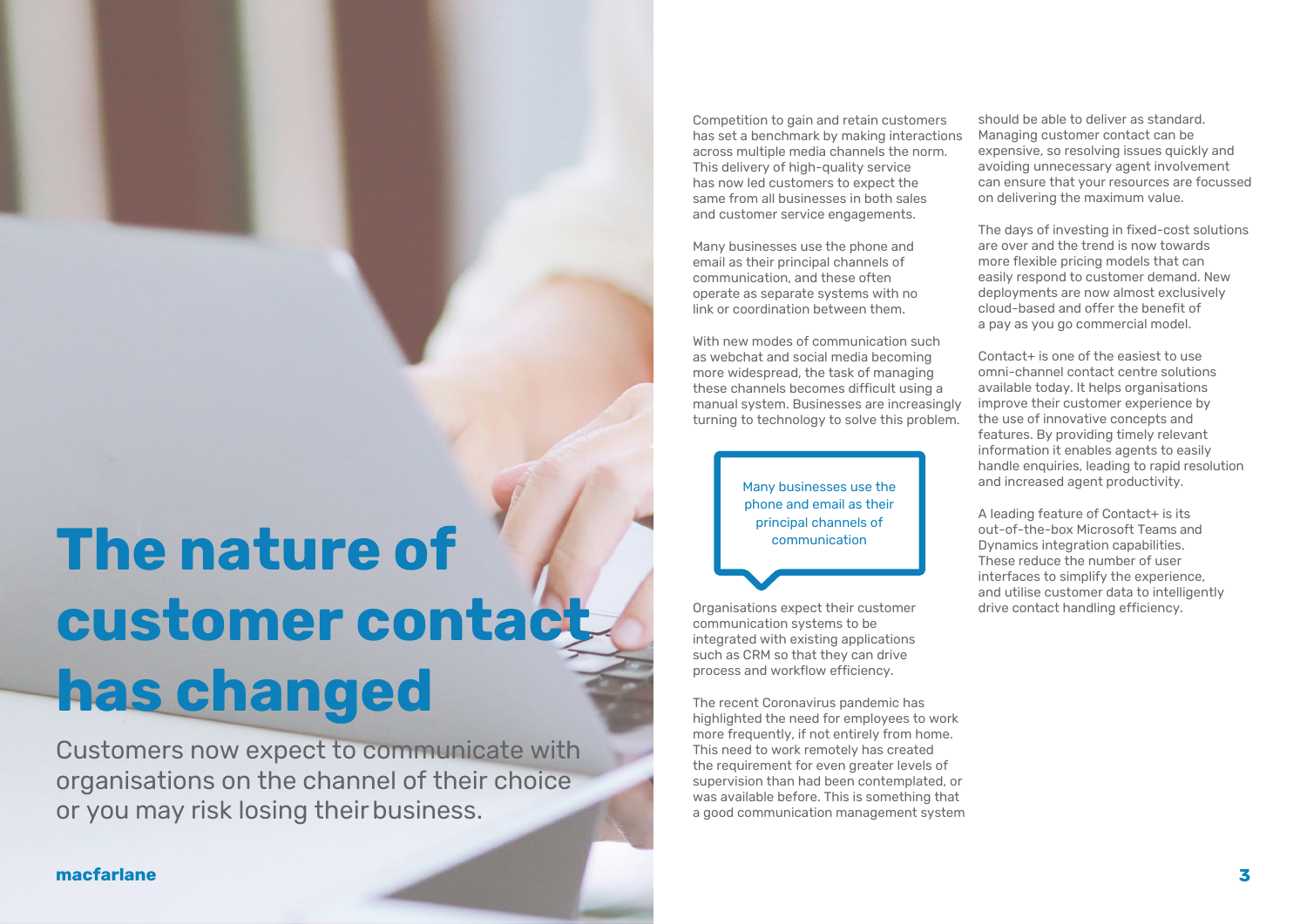**Macfarlane's Contact+ system helps organisations efficiently manage customer conversations; it is extremely easy to use and significantlyimproves business productivity. Its scalable cloud-based software seamlessly integrates with Microsoft Teams & Dynamics applications.**

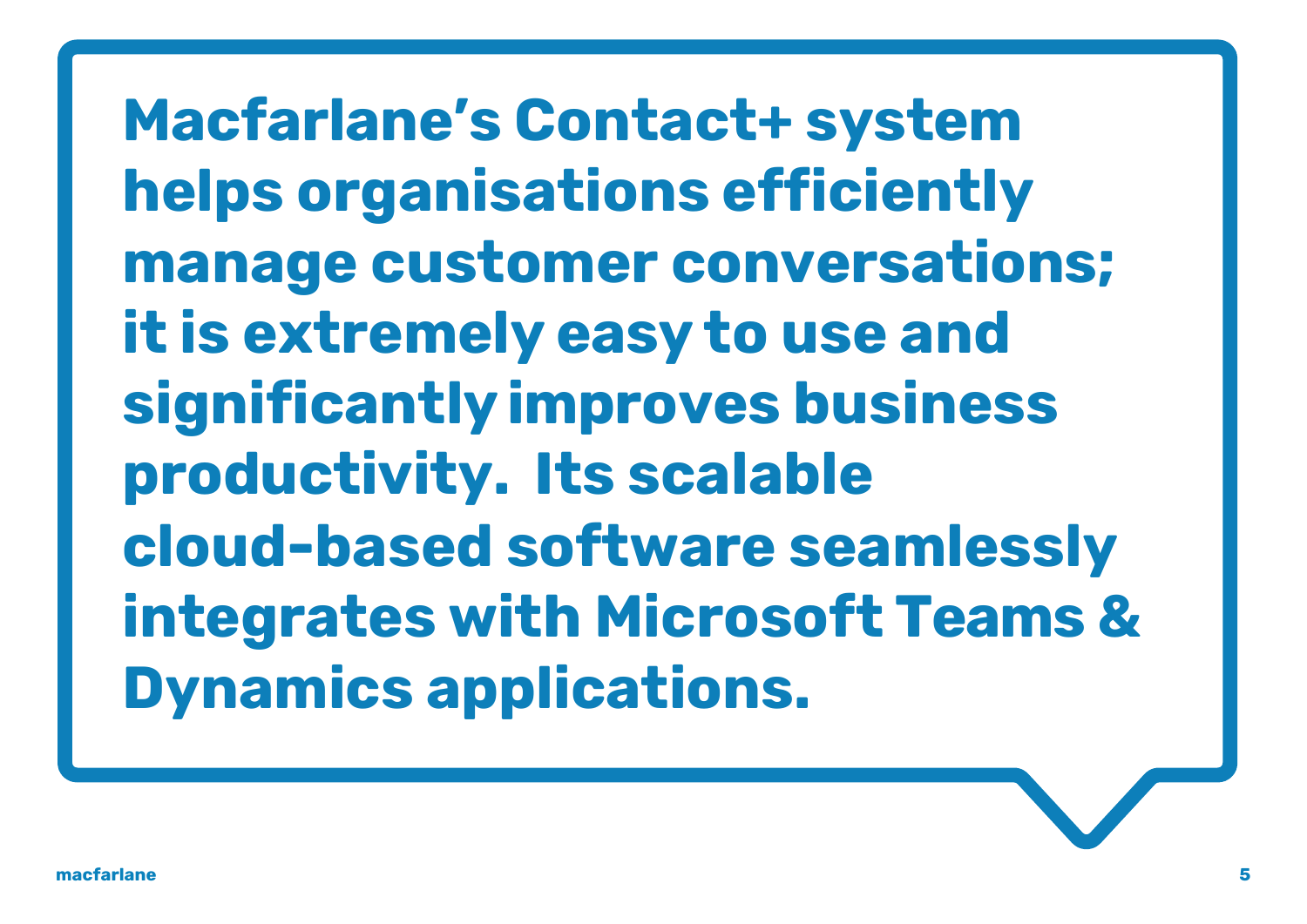### **Improving the customer experience with omni-channel technology**

## **Transform your customer experience with Contact+**

Manage customer conversations intelligently and efficiently.

Contact+ delivers a true omni-channel customer interaction capability. It was developed from the ground up to specifically manage customer conversations over multiple channels. The integration of voice, email, social media, webchat, SMS and IVR is seamless and standard within the application.

The Contact+ customer experience is consistent across all contact channels, thereby reducing customer frustration and enhancing overall service quality. This also drives productivity by enabling interactions to be handled more quickly and accurately.

The process of configuring and managing interactions for supervisors and agents is easy and intuitive. This improves employee job satisfaction and allows staff to service customers more quickly and effectively.

Contact+ delivers these benefits by focussing on clarity, context and continuity to help simplify an increasingly complex operating environment. The selective use of automated services within Contact+ allows a high level of customer service to be delivered, along with an excellent customer experience using minimal resources.

With new modes of communication such as webchat and social media starting to become more widespread, the task of managing all these channels becomes impossible using a purely manual system.

Businesses will therefore increasingly turn to technology to solve this problem. Furthermore, organisations expect customer communication systems to be integrated with existing applications such as CRM to immediately add further value.

It seems clear that the use of these advanced capabilities in the wider business community is set to become as necessary and commonplace as it currently is within contact centres. Contact+ has been designed specifically to service this emerging requirement for a genuine omnichannel solution that is fully scalable both in terms of size and featureset.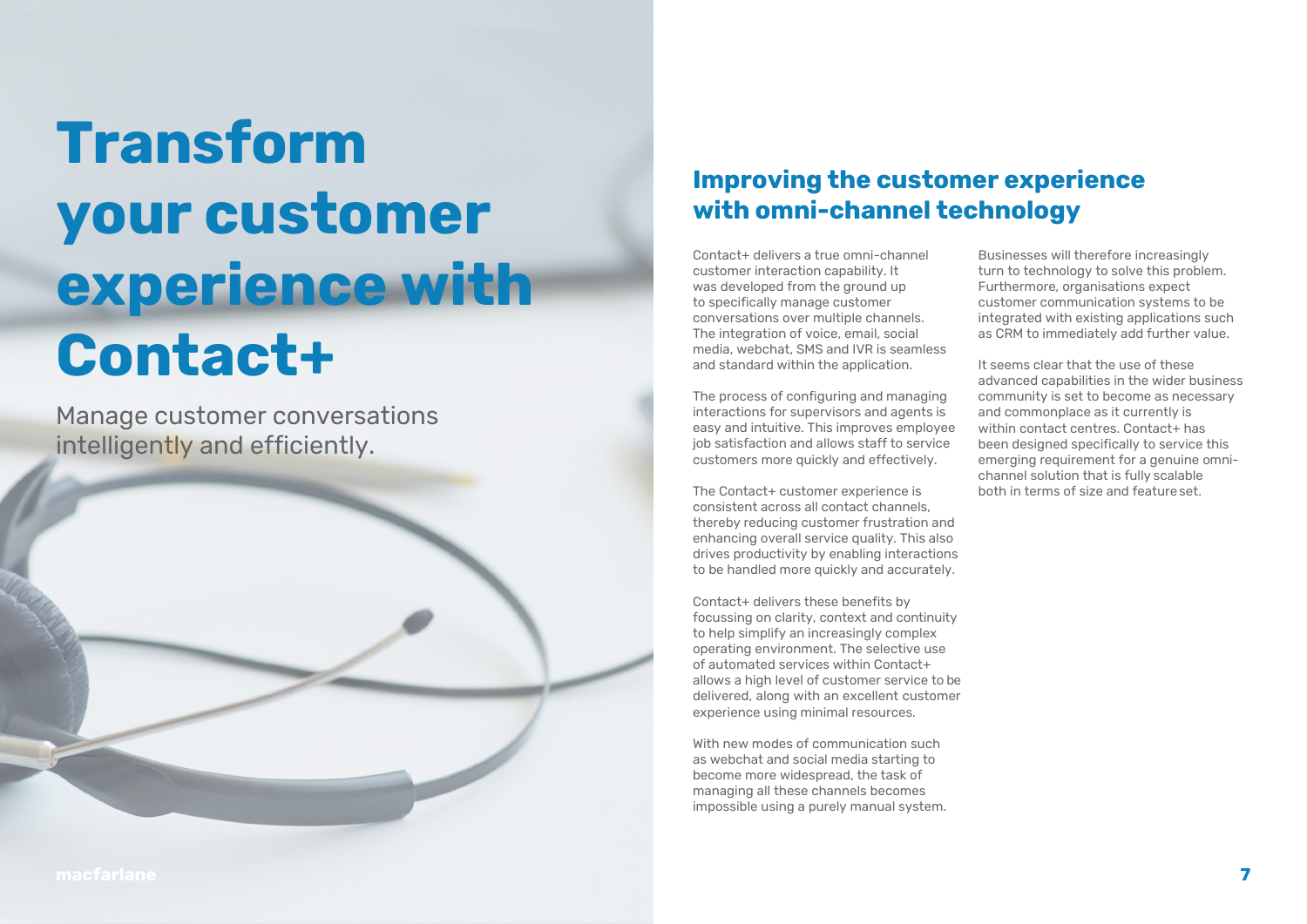### **Driving productivity through efficient conversation handling**

Ensuring that employee time is optimised and that customer enquiries are handled effectively is a priority for all organisations. Contact+ ensures the effective handling of customer interactions by applying business rules using customer data to map the enquiry to the most efficient means of resolution. Whether it is a sales call or the need for technical support, routing to the person with the requisite skills to handle the request results in a better customer outcome.

Capturing the customer contact history is also a key feature of Contact+. The deep integration of voice, email, social media, webchat, SMS and IVR ensures that a complete picture of past interactions can be neatly presented to the agent handling the next contact.

This is embodied in the unique and innovative concept called Conversation Management, developed by Macfarlane and applied at the heart of its Contact+ omni -channel contact centre system. Conversation Management maintains an awareness of complete conversations. These can be composed of any number of interactions taking place between an organisation and its customers and presented to agents as a single unified thread. This empowers agents to provide quick relevant responses, improving customer satisfaction, increasing agent productivity and reducing costs.

### **Managing conversations with market leading applications**

Managing customer interactions in an environment that is familiar to usersand compatible with common applications is easier and more productive. To promote this concept Macfarlane has developed Contact+ to work seamlessly with Microsoft products and in particular with Teams as a user interface and Dynamics as a CRM integration.

Integrating easily with Microsoft applications allows Contact+ to be implemented with little or no business interruption. Contact+ provides a single screen interface for use with Microsoft Dynamics, and users can utilise the familiar Teams desktop for Contact+ without the need for another desktop client. Both of these features greatly help to simplify and improve the user experience.

Further integration with Dynamics allows Contact+ to use customer data to route calls to the most appropriate resource and to make interaction data such as call recordings available to Dynamics users.

Information requested by customers can also be provided to them from Dynamics using automated services, thereby enabling customer self -service which reduces the need for expensive agent resources. Contact+ compatibility with Active Directory allows the status of colleagues to be known so that they can be easily consulted to resolve customer issues. In addition, the SIP interface ensures that integration with voice networks is seamless across all telephony providers.

**9**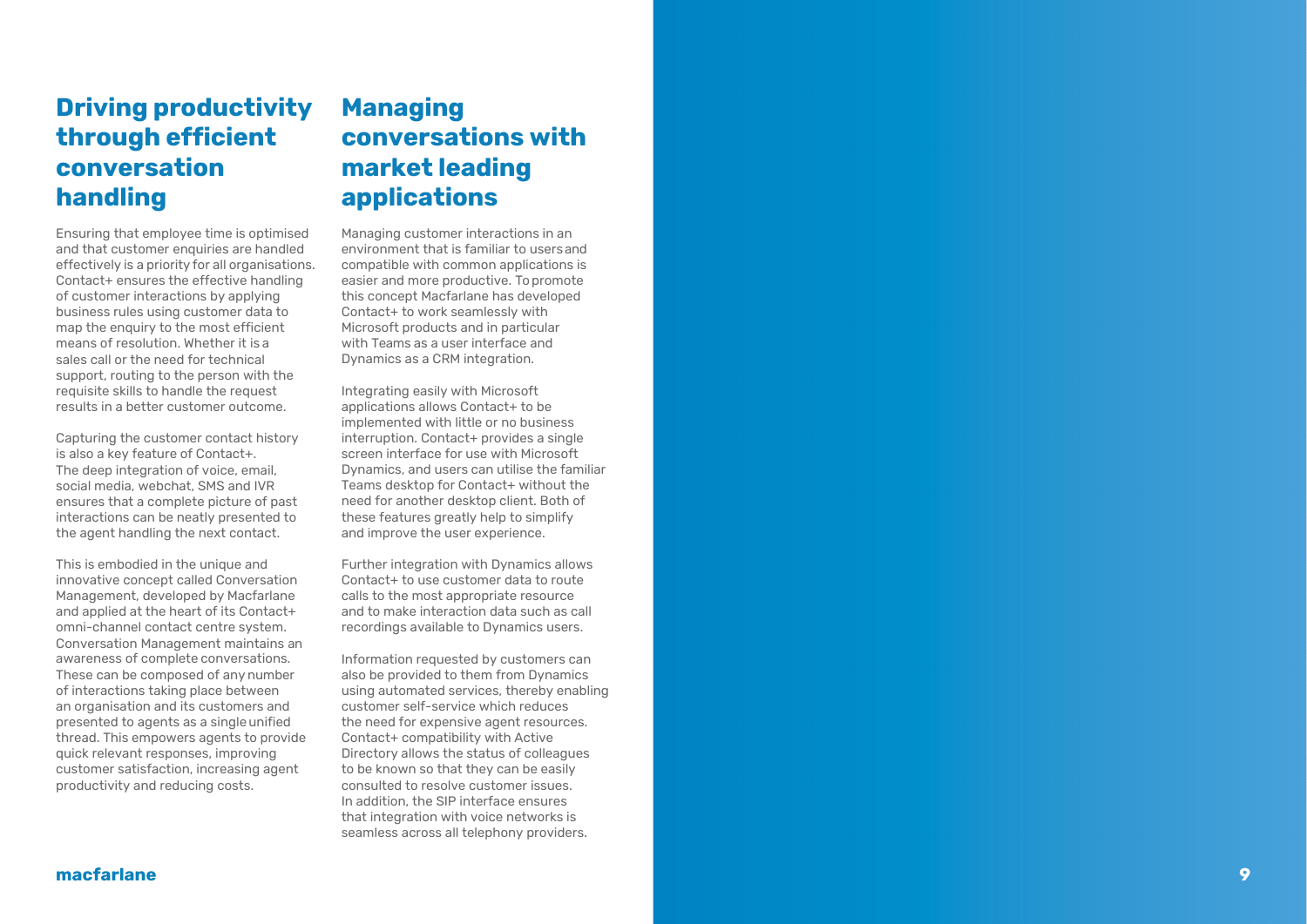## **Contact Centre Challenges**

Here are some common issues that Contact+ addresses.

**2. Upgrade**

#### **Benefit**

Integrate a new contact centre solution with your existing technology quickly and with the minimum business disruption.

#### **Benefit**

We have a legacy contact centre which needs to be upgraded but our IT environment is complex



Significantly improve your customer experience and reduce the number of agents required to deliver a great service

#### **macfarlane 11**



Quickly implement technology that easily integrates with existing IT infrastructure and applications such as CRM

> Our customer service is poor yet our cost to serve is increasing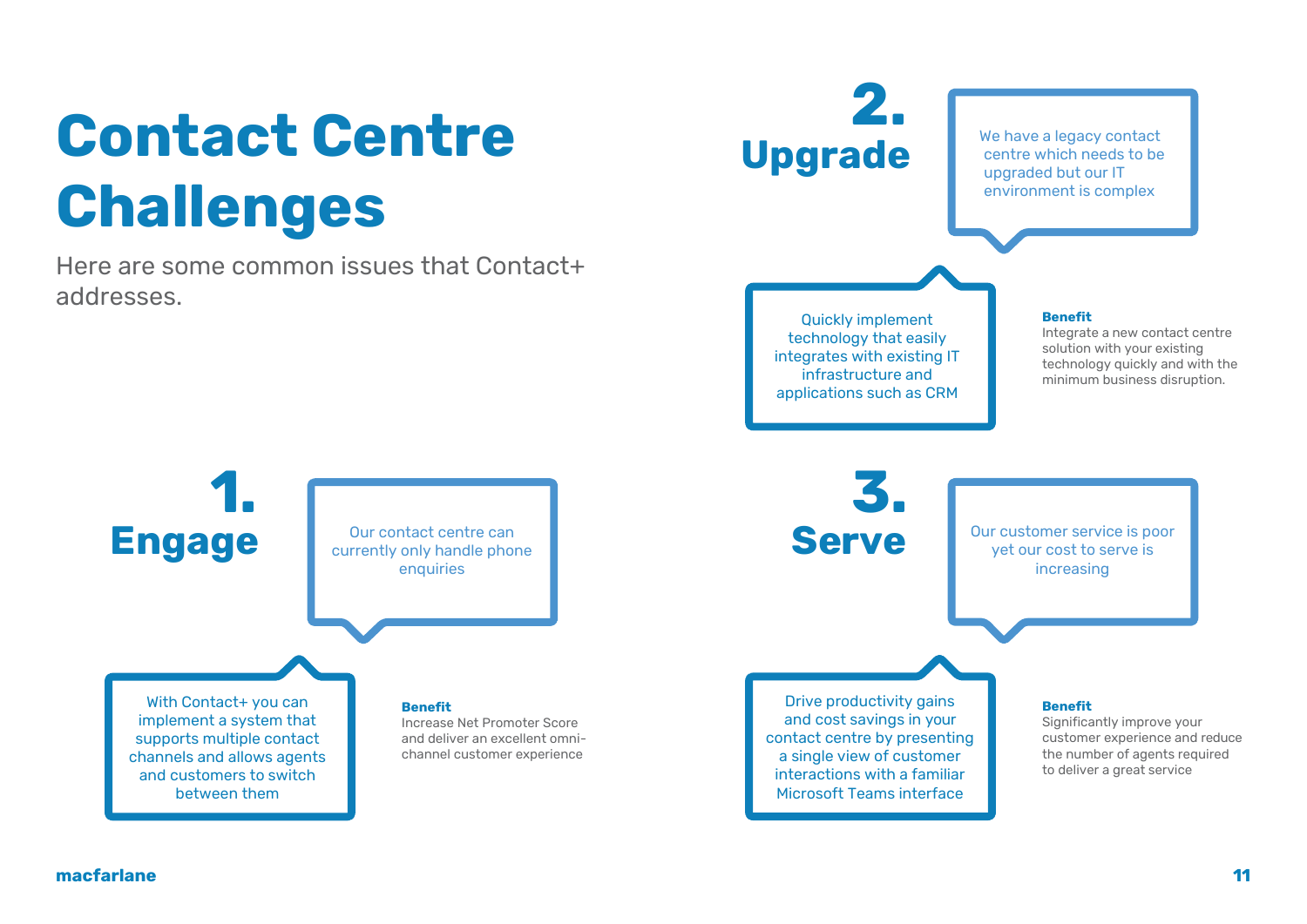## **Significantly improve customer experience with Contact+**

All the features you need for greatcustomer conversation management.



#### **Omni-channel**

Contact+ has been specifically designed to manage customer conversations over multiple channels, including voice, email, social media, webchat, SMS and IVR.



#### **Microsoft compatible**

With its feature-rich integrations with Microsoft products such as Teams and Dynamics, Contact+ adds significant out-ofthe-box value to Microsoft 365 users.



#### **Cloud-based**

The scalable cloud-based software seamlessly integrates with Microsoft's Teams & Dynamics as well as other common applications providing out of the box added value. Contact+ has been developed using leading technology and the very latest customer communication management concepts and techniques.

#### **Easy to use**



Delivered as a Microsoft Azure cloud service, Contact+ is totally scalable, distributed and offers a high level of availability. Contact+ is the easiest to use omni-channel communication management system, presenting all contact channels in a single intuitive interface.



#### **Conversation management**

Contact+ manages dialogues occurring over multiple channels between an organisation and its customers, presenting them to agents in a single unified conversation thread.



#### **SIP Compatible** The Contact+ SIP telephony interface ensures that integration with voice networks is seamless across all telephony providers.



#### **Integrations**

**Innovative system**

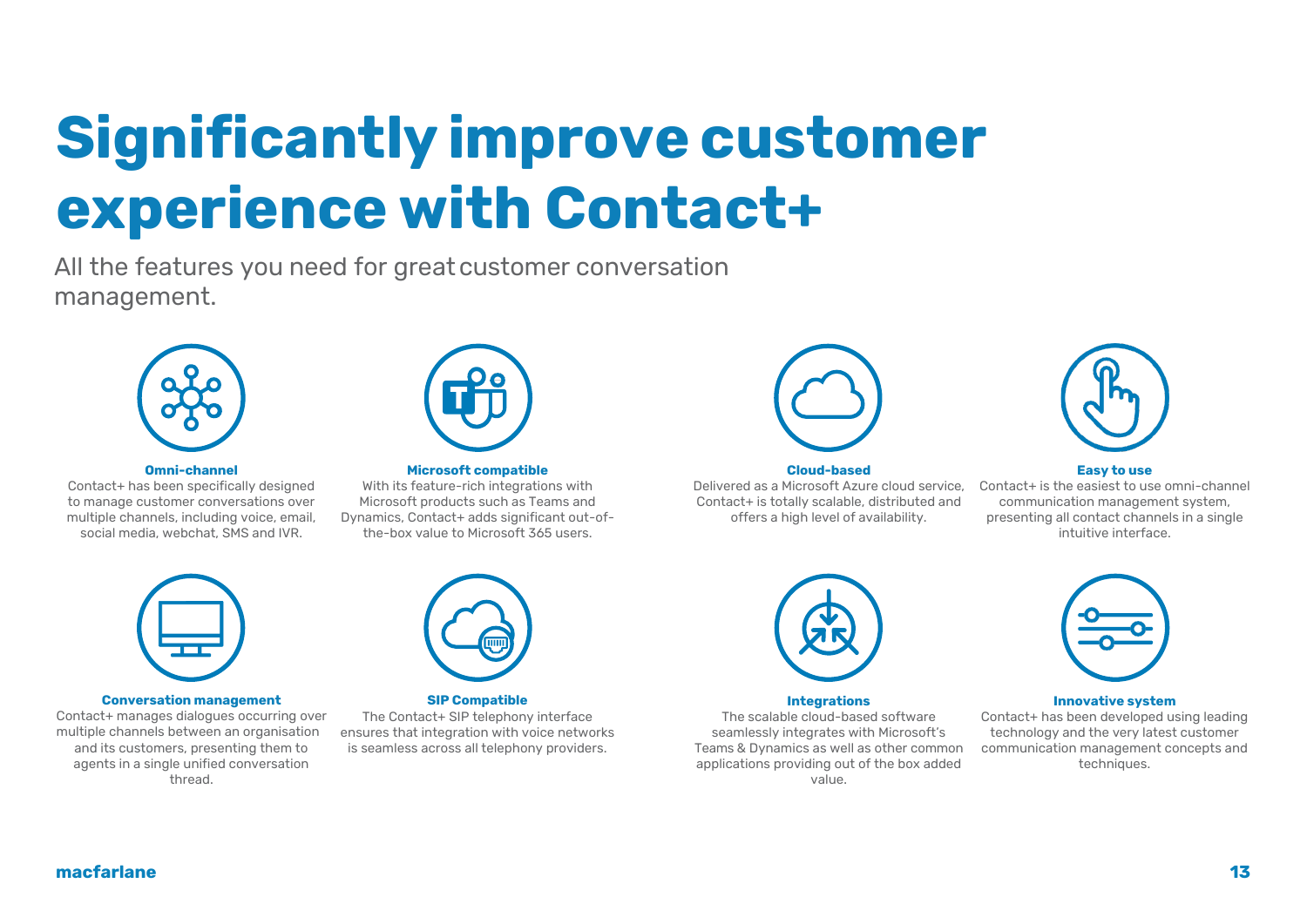**Contact+ is an innovative omni-channel contact centre solution, built using the latest technology to support multiple channels, and delivered as an on-premise system or a cloud service.**

#### **Background & Experience**

Macfarlane has over 25 years' experience of helping organisations communicate more effectivelyand productively with their customers. This knowledge and experience has been used to create Contact+, the most innovative and easy to use communications management platform on the market today.

#### **Flexibility for Change**

The Contact+ cloud-based service supports flexible working environments, allowing people to work more effectively wherever they are. Business continuity and disaster recovery plans can also be more easily implemented using cloud technology. Contact+ ensures that as customer requirements grow and expand into other regions, the service can be easily scaled inline with demand on a pay as you grow basis.

#### **Transforming Customer Contact**

Contact+ can significantly change the experience you deliver to your customers. Using its full omni-channel capability it allows them to contact you however and whenever they wish. This ensures that you can effectively engage with customers whatever their communication preferences. Using its comprehensive integration capabilities with other business applications, Contact+ ensures that the right information can be presented to the agent at the right time.

Contact+ is extremely easy to use, where the deep integration with MS Teams ensures a familiar agent environment resulting in rapid enquiry resolution and improved customer satisfaction.

#### **Working With Experts**

Macfarlane have combined their contact centre experience and technical excellence to create Contact+, an innovative and market leading communication management system. With a wide range of features and flexible pricing structure, Contact+ is the ideal choice for any organisation that operates a contact centre. Its unique scalability means that it can bring functionality, usually only found in larger deployments, to much smaller businesses with a need to professionally manage their customer contacts.

#### **Innovative Concepts**

Macfarlane have a pioneered a unique and innovative concept called Conversation Management that they have implemented as an integral part of Contact+. Agents are presented with customer interactions in a single unified conversation thread allowing these to be managed more effectively, thereby improving the customer experience, increasing agent productivity and reducing costs.

#### **Changing your Customer Experience**

Contact+ is a unique conversation management system that can significantly improve your customer engagement. Wherever you are in your customer management journey we can help you define your transformation roadmap and implement this with a new customer contact solution.